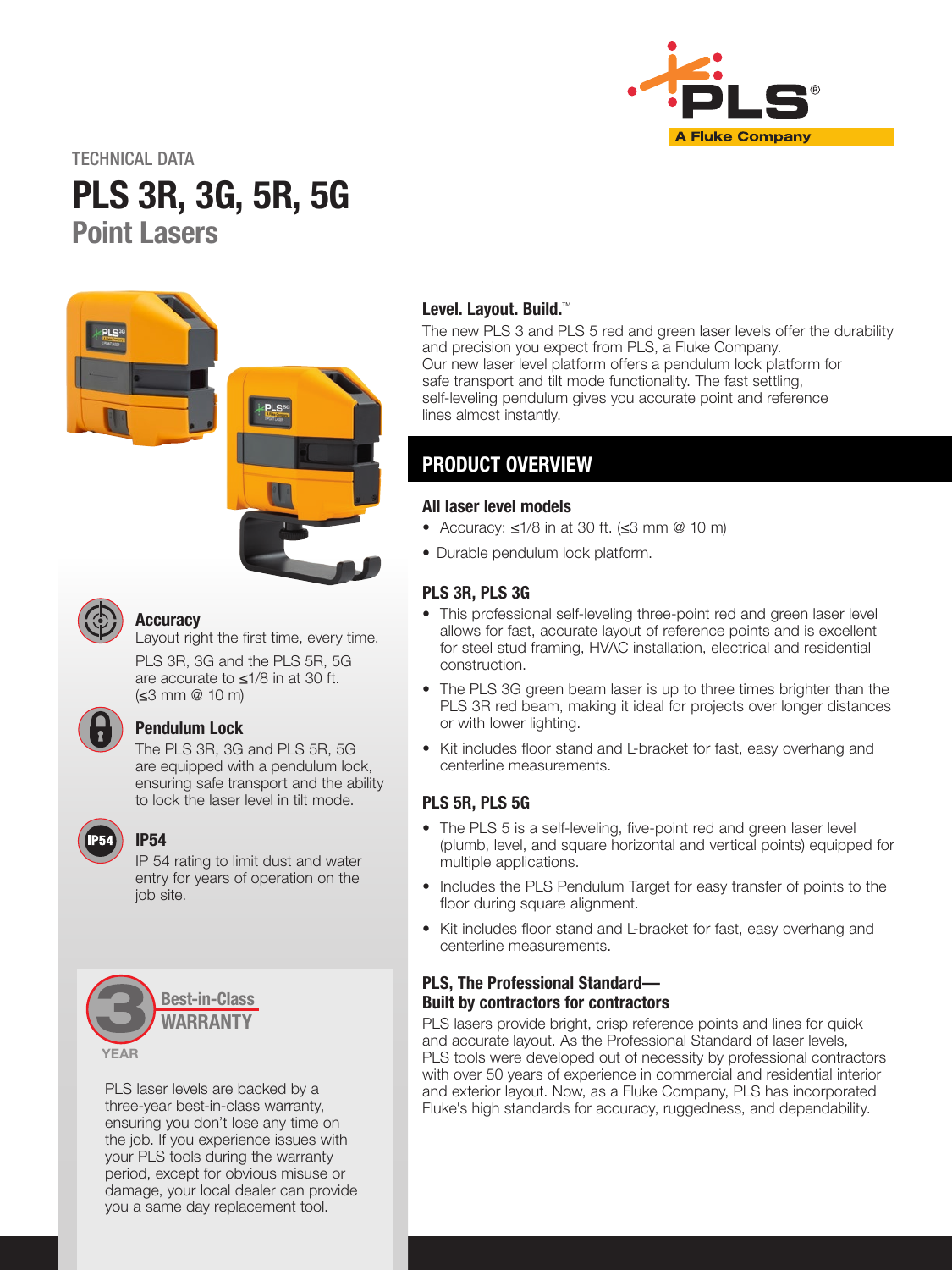



## Specifications

|                                            | <b>PLS 3R, 3G</b>                                                                                                                                                                                           | <b>PLS 5R, 5G</b>                  |  |
|--------------------------------------------|-------------------------------------------------------------------------------------------------------------------------------------------------------------------------------------------------------------|------------------------------------|--|
| <b>Battery</b>                             | 3 x AA Alkaline IEC LR6                                                                                                                                                                                     |                                    |  |
| <b>Battery Life, Continuous Use</b>        |                                                                                                                                                                                                             |                                    |  |
| Red                                        | $\geq 30$ hours                                                                                                                                                                                             | $\geq$ 20 hours                    |  |
| Green                                      | $\geq$ 16 hours                                                                                                                                                                                             | $\geq 9$ hours                     |  |
| <b>Point Laser Direction</b>               | 90° up, down, forward                                                                                                                                                                                       | 90° up, down, left, right, forward |  |
| <b>Working Range</b>                       | $\leq$ 30 m (100 ft.)                                                                                                                                                                                       |                                    |  |
| <b>Accuracy</b>                            | ≤ 3 mm @ 10 m (≤ 1/8 in at 30 ft.)                                                                                                                                                                          |                                    |  |
| <b>Laser Leveling</b>                      |                                                                                                                                                                                                             |                                    |  |
| System                                     | Automatic, Pendulum                                                                                                                                                                                         |                                    |  |
| Range                                      | $4^{\circ}$                                                                                                                                                                                                 |                                    |  |
| <b>Point Laser Diameter</b>                | $\leq$ 4 mm at 5 m                                                                                                                                                                                          |                                    |  |
| <b>Temperature</b>                         |                                                                                                                                                                                                             |                                    |  |
| Operating                                  | -10 °C to 50 °C (14 °F to 122 °F)                                                                                                                                                                           |                                    |  |
| Storage                                    | 15 cm x 9 cm x 3 cm (6 in x 3.6 in x 1.3 in)                                                                                                                                                                |                                    |  |
| <b>With Batteries</b>                      | -18 °C to 50 °C (-0.4 °F to 122 °F)                                                                                                                                                                         |                                    |  |
| <b>Without Batteries</b>                   | -20 °C to 70 °C (-13 °F to 158 °F)                                                                                                                                                                          |                                    |  |
| <b>Relative Humidity</b>                   | 0 % to 90 % (0 °C to 35 °C)<br>0 % to 75 % (35 °C to 40 °C)<br>0 % to 45 % (40 °C to 50 °C)                                                                                                                 |                                    |  |
| Size (H x W X L)                           | 116 mm x 64 mm x 104 mm (4.6 in x 2.5 in x 4.1 in)                                                                                                                                                          |                                    |  |
| Weight                                     | $\sim$ 0.6 kg (1.3 lb.)                                                                                                                                                                                     |                                    |  |
| <b>Safety</b>                              | IEC 61010-1: Pollution Degree 2                                                                                                                                                                             |                                    |  |
| Laser                                      | IEC 60825-1:2014 Class 2                                                                                                                                                                                    |                                    |  |
| <b>Light Source</b>                        | Semiconductor laser diode                                                                                                                                                                                   |                                    |  |
| <b>Max Output Power</b>                    | $<$ 1 mW                                                                                                                                                                                                    |                                    |  |
| Wavelength                                 |                                                                                                                                                                                                             |                                    |  |
| Red                                        | 635 nm $\pm$ 5 nm                                                                                                                                                                                           |                                    |  |
| Green                                      | 525 nm $\pm$ 5 nm                                                                                                                                                                                           |                                    |  |
| <b>Electromagnetic Compatibility (EMC)</b> | IEC 61326-1: Basic Electromagnetic Environment CISPR 11: Group 1, Class B                                                                                                                                   |                                    |  |
|                                            | Group 1: Equipment has intentionally generated and/or uses conductively-coupled radio                                                                                                                       |                                    |  |
|                                            | frequency energy that is necessary for the internal function of the equipment itself.                                                                                                                       |                                    |  |
| International                              | Class B: Equipment is suitable for use in domestic establishments and in establishments<br>directly connected to a low voltage power supply network which supplies buildings used<br>for domestic purposes. |                                    |  |
|                                            | Emissions that exceed the levels required by CISPR 11 can occur when the equipment is con-<br>nected to a test object                                                                                       |                                    |  |
| Korea (KCC)                                | Class B Equipment (Broadcast communications equipment for home)                                                                                                                                             |                                    |  |
| <b>USA (FCC)</b>                           | 47 CFR 15 subpart B. This product is considered an exempt device per clause 15.103.                                                                                                                         |                                    |  |